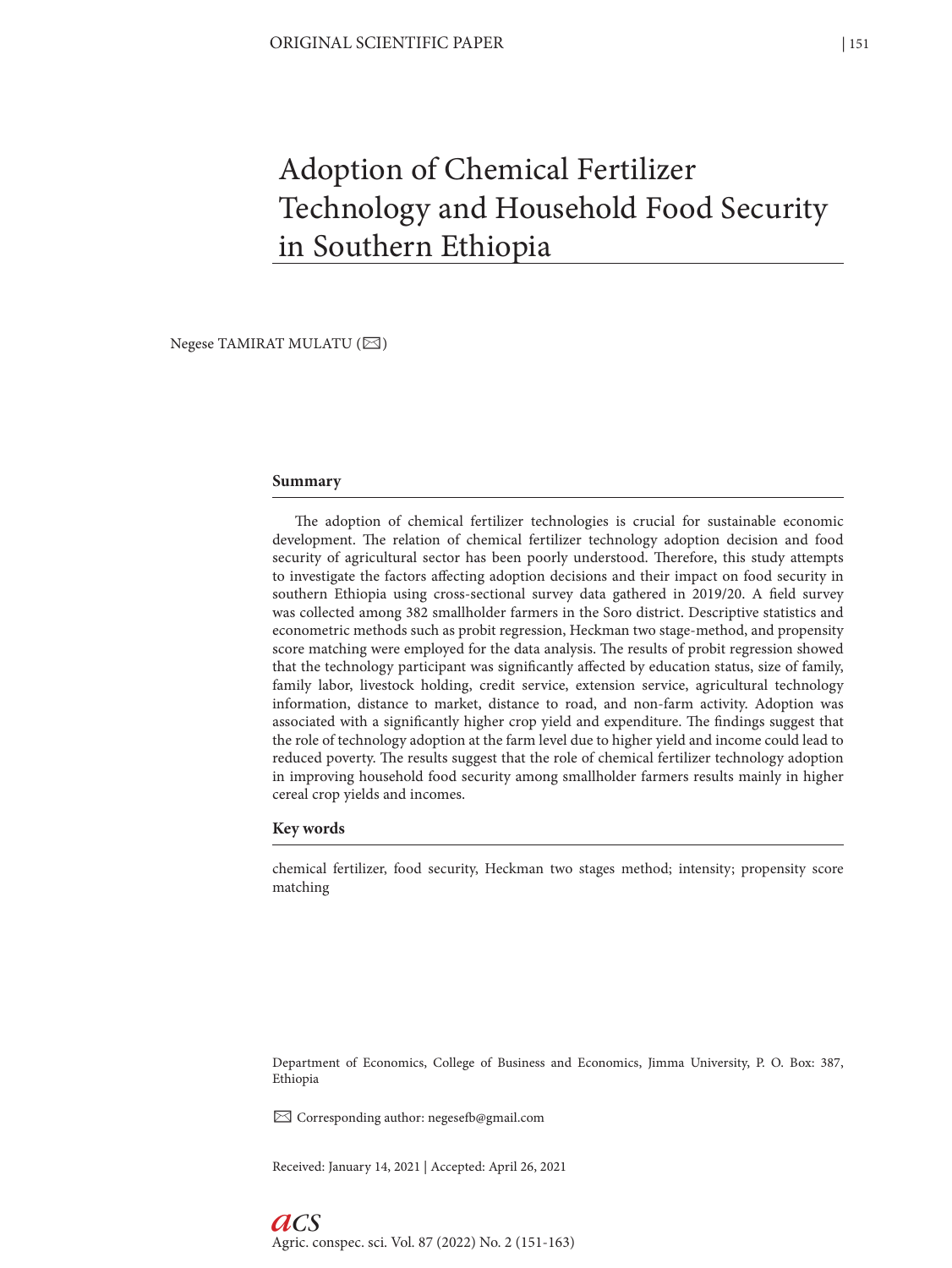# **Introduction**

Agriculture is a crucial sector in the economic policy of many developing countries. The sector plays center stage in alleviating food insecurity and poverty in both developed and developing countries (Becerril and Abdulai, 2009; Mendola, 2007). Poverty alleviation can mainly be achieved by agricultural growth. The agricultural sector is the development means for enhancing Millennium Development Goals by 2015, despite the fact that the sector creates spillover effects to the industrial, service, and tourism sectors (World Bank, 2014) This is due to the low adoption of chemical fertilizer technology and techniques. Agricultural technology can be described as the integration of knowledge and means of creating a new environment and decision to make full application of innovation to improve people's lives (Rogers, 2003). Rural poverty increases due to low attention given to the utilization of chemical fertilizer (Uaiene et al., 2009). However, the majority of rural area farmers depend on traditional methods of production with low yields because these farmers have very poor knowledge of chemical fertilizer utilization. According to the study of (Ibrahim et al., 2012), results revealed that the adoption of agricultural technology enhanced income resulting from higher cereal crop yields.

Agriculture is by far the largest sector of Ethiopia's economy serving as a basis for reducing the country's food insecurity and source of livelihood for over 80% of its people. Technological change in agriculture holds increasing yield through the expansion of chemical fertilizer technology (CSA, 2017; Gebrerufael et al., 2015). The sector contributes 50% to the GDP, 90% of export earnings, 85% labor force, and 70% of raw materials in the countries. The agricultural sector showed a lower growth rate of 2.3% in 2015/16 (NBE, 2016). Several factors have been cited as responsible for such a low level of growth rate. Most of the nature of the agricultural sector is featured by subsistence and seasonal rain-fed, backward technology adoption decision, poor quality agricultural performance, income inequality, and massive population increment. Consequently, the country has had difficulties to meet its high demands for food security; thereby remaining net importers from other countries despite its huge potential for adoption decision and cereal crop yield (NBE, 2016).

The Ethiopian government formulated policies and strategies with high priority for the agricultural sector to accelerate agricultural growth and striving for agricultural productivity to achieve food security, poverty alleviation, and rural development (Yuko and Kei, 2012). Chemical fertilizer technology can contribute to increasing food production and to economy-wide growth as well. The sector has poorly performed in terms of yield for the past four decades (Beyene, 2011). According to (MoFED, 2010), the backwardness of the agricultural technology used is the major responsibility for the poor performance of the Ethiopian agricultural sector. Hence, the current Ethiopian government and policymakers strongly believe that the agricultural sector is a key transformation to overcome poverty and food security. Hence, the government has initiated agricultural expansion packages and extension programs to promote the adoption of farm-level chemical fertilizer technology (Samuel, 2006). In terms of utilization of annual chemical fertilizer 30% to 40% of rural smallholder farmers adopt on average 37kg/ha to 40kg/ha, which is below recommended 300kg/ha (MoA, 2012). Agricultural yield can be ensured by adopting chemical fertilizer technologies to meet the expected rising agricultural productivity demand. Advanced agricultural technology tends to increase agricultural gains (Challa, 2013). The adoption of chemical fertilizer technology enhances agricultural yield (Lavison, 2013; World Bank, 2008).

Understanding the factors underlying farmers' adoption decisions of agricultural technologies, such as chemical fertilizer technology, is crucial in terms of achieving enhanced crop yield through improved adoption of such technologies. There is a growing body of literature focusing on determinants of adoption decision and impact of farmers' choice of technological adoption (Bezabih, 2007; Kapalasa, 2014; Lelissa, 1998; Merga and Urgessa, 2014; Michael and Philip, 2007; Yuko and Kei, 2012), used Probit and Tobit models for institutional, economic and social variables in central Mid-hills of Nepal, Vihiga County in West Kenya, Tanzania and (West Shewa, Babile District, and West Wollega) of Ethiopia were significantly influencing rural area farmers' adoption and decision of chemical fertilizer technology. Their studies revealed that the age, level of education, access to extension services, access to farm inputs and output market, use of animal dung, land renting out, oxen ownership, value cost ratio, and several family sizes influenced rural area farmers' adoption decision and intensity of chemical fertilizer technology. (Bayissa, 2014; Holden and Lunduka, 2012; Kapalasa, 2014), using a panel and bivariate probit model of their studies found that variables like sex, age, educational level, farming experience, yield superiority, participation in crop production training, access to extension services nearest to market, the maturity period of new varieties and use of improved cereal crop varieties were significantly influencing adoption and intensity of chemical fertilizer technology.

Different chemical fertilizer technology adoption and intensity studies were undertaken in less developed countries and many parts of Ethiopia (Admassie and Ayele, 2010; Akpan et al., 2012; Hassen et al., 2012; Martey et al., 2014; Merga and Urgessa, 2014; Michael and Philip, 2007; Nigussie et al., 2012; Thuo et al., 2005). However, most of these studies were limited in dealing with identifying the factors affecting the adoption decision of the framers and their effect on crop yield. In low-income countries enhancing the food security of farmers depends highly on poor agricultural yields due to low agricultural technology adoption. An improved agricultural technology influences farmers' income and yields (Ajayi et al., 2003; Ibrahim et al., 2012). According to the study of (IFC, 2013), chemical fertilizer utilization in Egypt (50kg/ha) is higher than in Ethiopia, where it is near to zero. To this end, the current study has been conducted to investigate the effect of chemical fertilizer technology on cereal crop income, consumption expenditure, and cereal crop yield. Specifically, the objectives of the study were to investigate factors affecting chemical fertilizer technology adoption decisions in cereal cropping and evaluate its effect on household food security and productionrelated outcomes such as income, consumption expenditure, and crop yield in the study area.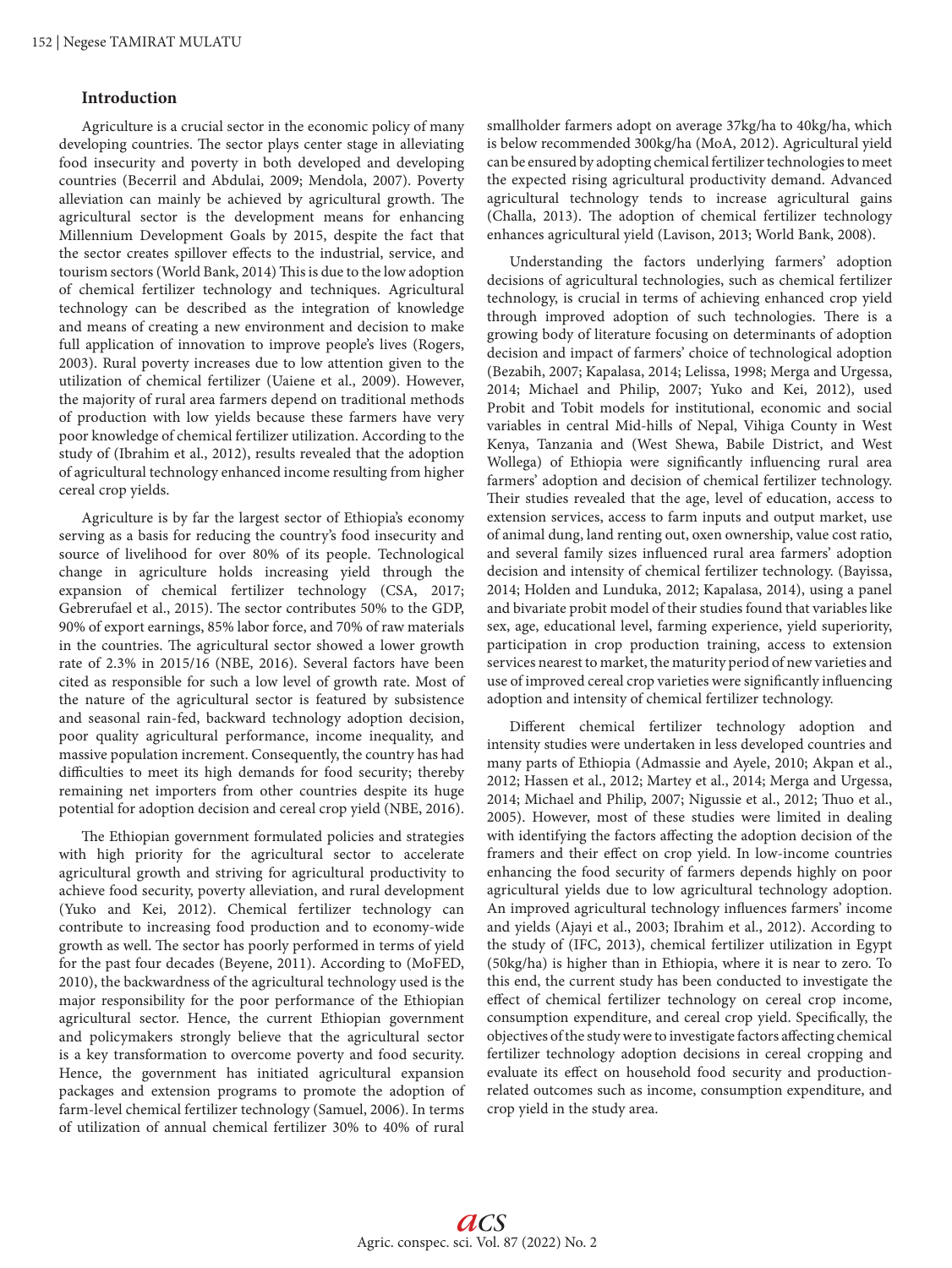# **Materials and methods**

#### **Description of the Study Area**

This study was developed in Soro district. It is located in Hadiya Zone in southern Ethiopia lying between  $7^{\circ}23'00''$  and  $7^{\circ}46'00''$ north latitude and 37°18'00" and 37°23'00" east longitude. The district has an altitude that ranges from 840 – 2850 meters above sea level. Gimbichu, the capital of the district is about 260 km away from Addis Ababa and 32 km southwest from Hosanna. The district comprises 46 rural kebeles, 3 rural towns and has a total population of 229,617 of which 114,489 (48.86%) are male and 115,128 (50.18%) are female. The population density in the district is 222 per km<sup>2</sup> and the average landholding farm family is 0.4 ha and a total area of farms is 58,061 ha. According to SWADO reports for 2015/16, the district has three basic agro-ecological zones: namely; Dega (14.2%); Woynadega (53.1%), and Kola (32.7%). The mean annual rainfall in the area is 1260mm and the average temperature is 190c. The district practice is mixed croplivestock farming; thus, both cereal crop and livestock contribute their share to the farmers' agricultural income. Soro District is one of the main surplus grains producing area of the Hadiya Zone and wheat and teff is the main cash crop.

#### **Sampling Technique**

A multi-stage probability sampling method was employed to select the sample cereal crop grower. In the first stage: six cereal crop grower kebeles were randomly selected from cereal crop growing kebeles in the district, based on their agro-ecology: two of the kebeles (Shon kola and Kosha) from Dega kebeles, one of the kebele (Danetora) from Weina Dega kebeles and the three of the kebeles (Kecha, Bure, and Sundusa) from Kola kebeles. In the second and final stage: total numbers of cereal crop growers (3,696) were selected from a list of each selected cereal crop kebeles growers stratified by adoption status. A total sample size of 382 cereal crop growers was selected from each

stratum using proportionate sampling procedures. Finally, the sample respondents from six kebeles would be selected randomly by employing randomly sampling methods. Sample cereal crop grower was formulated based on the econometric formula  $n = \frac{(Z^2p(1-p)})/e^2$  given by (Cochran, 1977). Accordingly, a total of 382 farm households were selected for the survey during the 2019/20 cereal cropping season.

#### **Types and Sources of Data**

Descriptive statistics and econometric methods were employed for the data analysis. Primary and secondary data were used. Qualitative and quantitative primary data were employed. In the primary data collection cereal crop grower demographic and socio-economic characteristics and adoption decision information were included. To get the required primary data questionnaires, key informant interviews and focus group discussion were used. To address the objectives of the study, open and close-ended questionnaires were prepared. The study was supplemented by secondary data obtained from published and unpublished documents, extension office, administrative office, relevant literature, website, and other relevant organizations. Information obtained from secondary sources included a list of rural cereal crop growers and non – growers. Furthermore, interviews were held with key informants. Cross-sectional field survey data was collected in the months between March and July 2019/20.

#### **Data Analysis**

Data analysis was carried out using descriptive statistics and econometric methods. Descriptive analysis examined demographic characteristics and socio-economic profiles of the cereal crop growers and performed using indicators such as frequency, averages, percentages, tables, standard deviation, maximum and minimum values, χ2 and t-test. Specifically, I used χ2 tests for evaluating associations between adoption status and qualitative factors.

| Kebele                          |                         | Probability Proportional Sample (PPS) Size |              |              |                  |         |  |
|---------------------------------|-------------------------|--------------------------------------------|--------------|--------------|------------------|---------|--|
|                                 | Total households<br>(N) | Adopters                                   |              |              | Non-adopters     |         |  |
|                                 |                         | $\rm N_{_a}$                               | $\rm n_{_a}$ | $N_{\rm na}$ | $\rm n_{\rm na}$ | $(n_i)$ |  |
| Shon kola (Kebele,)             | 533                     | 223                                        | 25           | 310          | 34               | 59      |  |
| Kecha (Kebele <sub>2</sub> )    | 592                     | 252                                        | 26           | 340          | 35               | 61      |  |
| Bure (Kebele,)                  | 663                     | 288                                        | 28           | 375          | 37               | 65      |  |
| Sundusa (Kebele)                | 556                     | 240                                        | 26           | 316          | 34               | 60      |  |
| Kosha (Kebele <sub>5</sub> )    | 672                     | 300                                        | 30           | 372          | 37               | 67      |  |
| Danetora (Kebele <sub>6</sub> ) | 680                     | 310                                        | 30           | 370          | 40               | 70      |  |
| Total                           | 3696                    | 1,613                                      | 165          | 2,083        | 217              | 382     |  |

Note: n<sub>i</sub>= total sample from kebeles i (i = 1, 2, 3, 4); N<sub>i</sub>= total households in kebeles i; N<sub>a</sub> = Total number of adopters; N<sub>na</sub>=Total number of non-adopters; n<sub>a</sub> = adopting households selected;  $n_{ns}$  = non-adopting households selected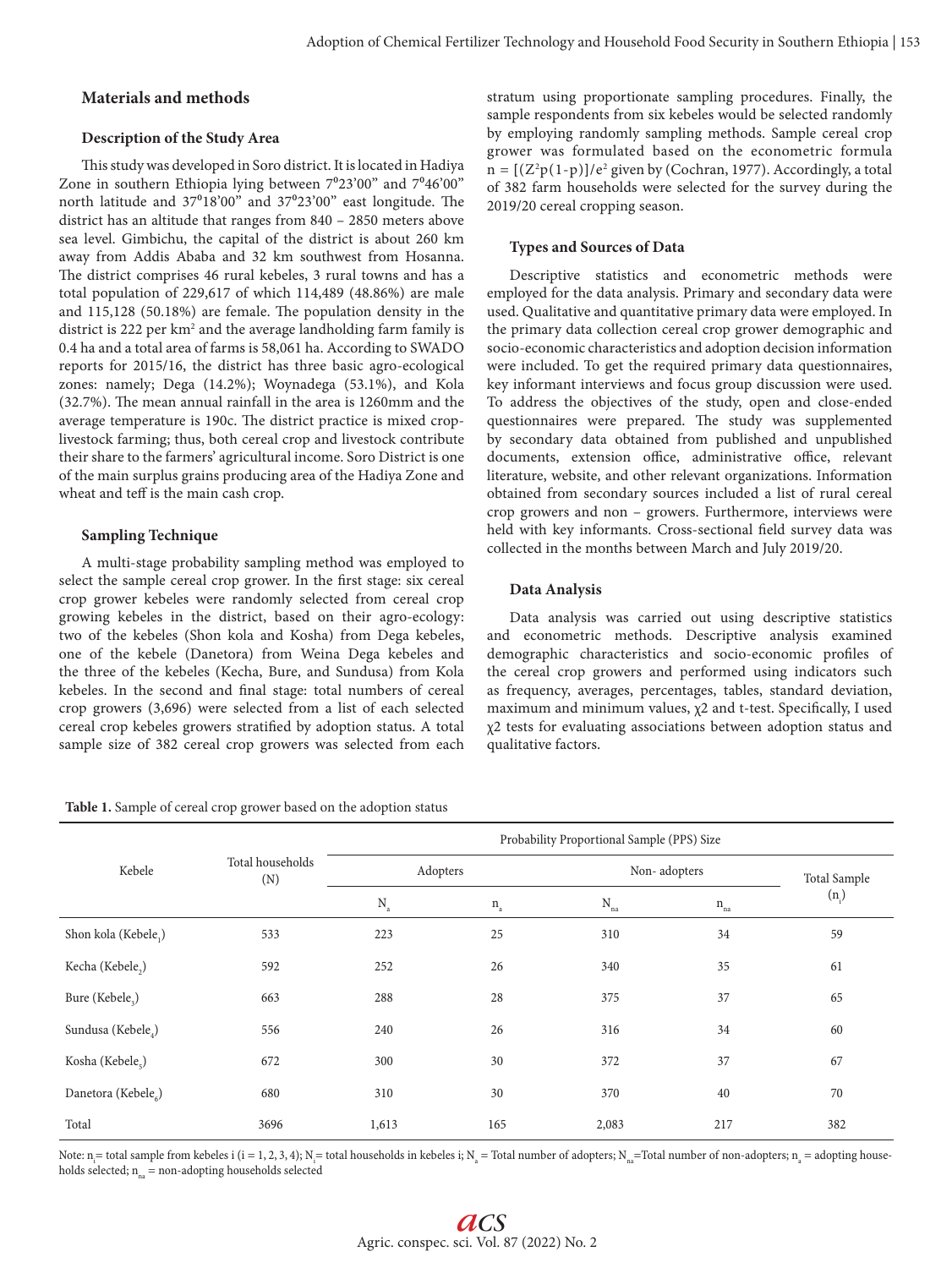Furthermore, a t-test was used to check whether treated groups were different from control groups in terms of selected quantitative factors, thereby searching for potential relationships. Next, I applied econometric methods to provide a more appropriate and in-depth analysis. More specifically, I employed the probit model to explore factors affecting the adoption of chemical fertilizer technology among cereal crop-producing households and its efficiency (Gujarati, 2003). The Heckman two stage-model was developed to examine factors affecting the intensity of technology adoption (Greene, 2007; Heckman, 1979). Besides, the propensity score matching technique was employed to measure the effect of adoption of the technology (Winship and Mare, 1992; Heckman, Ichimura, and Todd, 1999; Mendola, 2007; Wooldridge, 2013).

According to the previous studies (Bayissa, 2014; Bezabih, 2007; Holden and Lunduka, 2012; Kapalasa, 2014; Merga and Urgessa, 2014; Michael and Philip, 2007; Yuko and Kei, 2012), developed research on chemical fertilizer technology showed how significant all of it was on the yield. This indicated that participants of chemical fertilizer technology enhanced yield more than their counterparts. Yield is the indicator variable for their studies, any change in yield brings a change in household wellbeing. The current study focuses on examining the effect of chemical fertilizer technology on smallholder farmer's food consumption expenditure which is a key indicator of food security and wellbeing. Adoption of chemical fertilizer technology, food security, and smallholder farmer's wellbeing are positively correlated. This reveals that any change in indicator variables such as cereal crop yield, annual income, and smallholder farmer's expenditure brings a change and is beneficial to the household. To examine factors influencing the adoption of chemical fertilizer technology among cereal crop-producing households, the model to be estimated will take the following form:

$$
ADOPT_i = \alpha + \beta X_i + u_i \qquad (1)
$$

where *ADOPT*<sub>;</sub> is the adoption status of household *i*, which takes score 1 for households which have adopted chemical fertilizer technology in cereal crop production and  $0$  otherwise.;  $X_i$  is a vector of covariates including socioeconomic, demographic and institutional factors that are presumed to affect adoption status of household  $i$  (Table 2);  $u_i$  is the error term of the model such that *u*<sub>*i*</sub> $\sim$ N(0,σ<sup>2</sup>); and *α*, *β* are model parameters to be determined. Given my dependent variable is dichotomous, the probit and logit models are commonly employed techniques to estimate the technical specification given by equation (1). In this study, the probit model is employed for the interpretation of the parameter estimates in probability terms. For investigating the effect of adoption of chemical fertilizer technology on household food security – the main interest of my analysis – I employed the following three food security outcome indicators at the household level: (i) cereal crop yield, measured by the total amount of cereal crop production at the household level expressed in quintals per hectare of land; (ii) total annual household income, expressed in Ethiopian Birr (ETB); (iii) total household food consumption expenditure, expressed in ETB. To assess whether adoption status is associated with differences in household-level food security outcomes, the following regression specification may be employed:

#### *Y*<sub>*i*</sub> = α+γADOPT<sub>*i*</sub>+βX<sub>*i*</sub>+ξ<sub>*i*</sub> (2)

where *Y* is the measure of household food security;  $\gamma$  is the parameter of interest for estimating the effect of adoption; *ξ* is the

model error term and the rest of the definitions are as in (1). A major methodological challenge associated with the estimation of the model (2) through the usual least-square procedure is that the parameter  $\gamma$  would typically be biased – a situation commonly referred to as 'self-selection' bias (Wooldridge, 2013). This is mainly because households' decision to adopt the chemical fertilizer technology is likely not random and such decisions could be systematically related to other factors that affect household food security outcomes. Besides, there are also unobservable differences between the two groups of households. The implication is that the two groups are not comparable and that any difference between the two in terms of food security cannot be attributed to differences in adoption status alone. Consequently, the measurement of impact based on *γ* fails to separate the effect of adoption (i.e., treatment effect) from that attributable to systematic differences (i.e., selection bias). To address this challenge, we employ propensity score matching combined with a sensitivity analysis that tests the assumption of selection on observables (Rosembaum and Rubin, 1983). The idea of propensity score matching is to show a comparison group that is based on a model of the probability of adopting in the treatment – also known as propensity score matching – using observed characteristics and then match participants to non-participants based on this probability of participating. The average treatment effect is then determined as the average difference in outcomes across these treated and control groups. The validity of propensity score matching depends on two important conditions: (i) conditional independence (i.e., the assumption that unobserved factors do not influence adoption); and (ii) a sizable common support or overlap region in propensity scores matching across the treatment and control groups.

The fulfillment of the propensity score matching conditional independence characteristics needs that give observable covariates, potential findings are not dependent on adopters' assignment. This entails that the assignment to adopter and control groups depends on observable variables, and this is a strong characteristic to make. The overlap propensity scores matching condition, on the other hand, checks that adopter respondents have comparison respondents nearby in the propensity score matching distribution. The effectiveness of propensity score matching also not independents on having a very large and roughly equal number of adopter and control respondents so that a basic region of overlap can be found.

Accordingly, I estimated the average treatment effect of adoption of cereal crop chemical fertilizer technology on all three outcome measures mentioned earlier. For this, I first estimated the propensity scores, using a probit model specified in equation (1). Only variables that are not possibly influenced by adoption status were included for the estimation. I then matched households using four of the matching algorithms: the nearest neighbor matching (NN), radius matching (RM), caliper matching (CM), and kernel matching (KM) (Caliendo and Kopeinig, 2008). I then estimated the average treatment effect as the average weighted difference in findings between adopters and matched non-adopters using bootstrapped standard errors. To ensure the validity of the common support, I used observations in the common support region only and deleted all other observations whose propensity score was lower than that of the minimum for treated and higher than that of the maximum for the controlled (Caliendo and Kopeinig, 2008).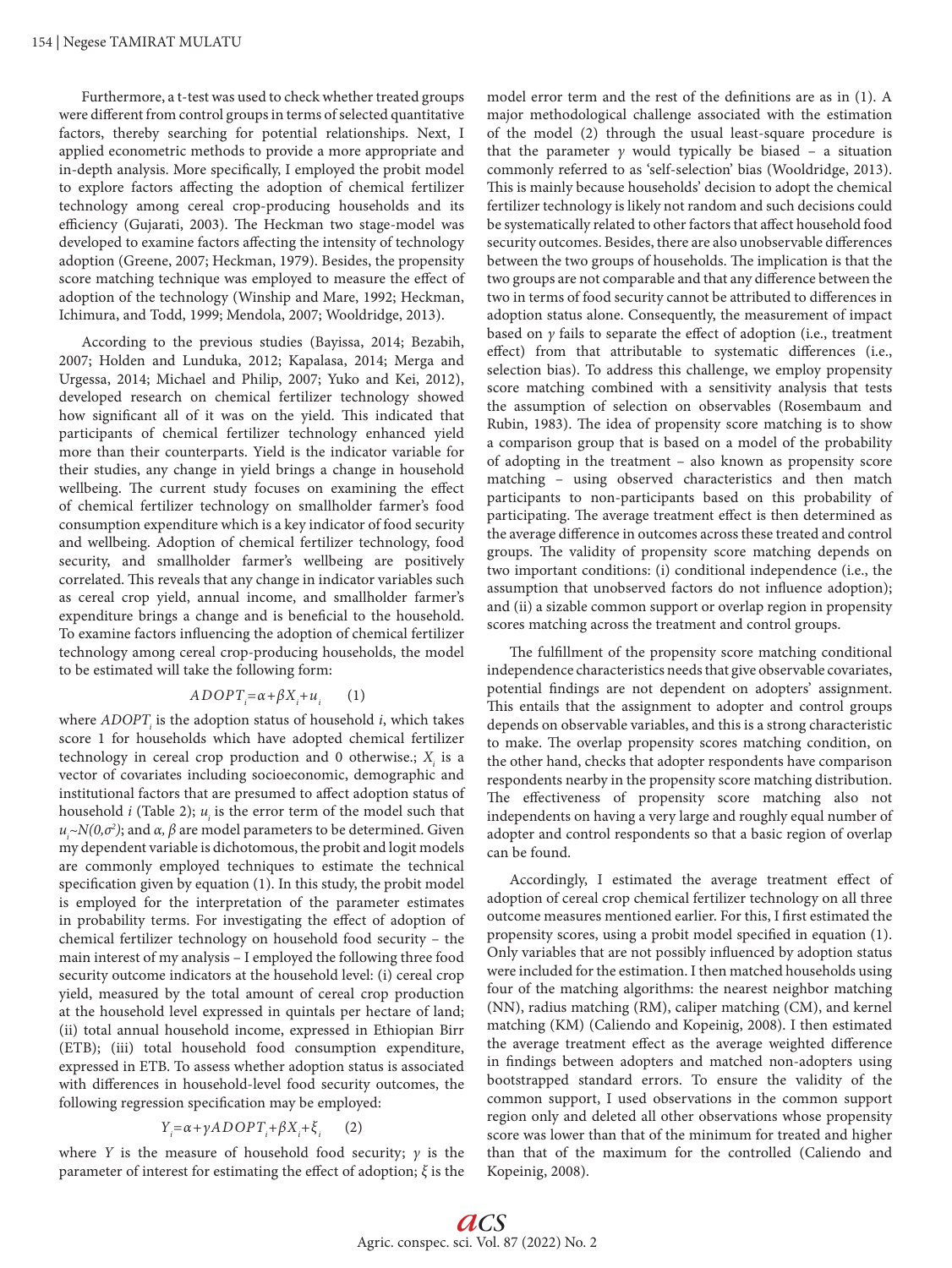| Variable name                  | Variable type | Variable description and its measurement          | <b>Expected Sign</b> |
|--------------------------------|---------------|---------------------------------------------------|----------------------|
| Age                            | Continuous    | In year                                           | $-$ /+               |
| Sex                            | Dummy         | If $1 = \text{available}, 0 = \text{otherwise}$ ) | $^{+}$               |
| Marital status                 | Dummy         | If $1 =$ married, $0 =$ otherwise                 |                      |
| Size of family                 | Continuous    | Number of family members                          |                      |
| <b>Educational</b> status      | Dummy         | If $1 =$ literate, $0 =$ otherwise                | $\! + \!\!\!\!$      |
| Labor available in the family  | Continuous    | In number                                         | $^{+}$               |
| Livestock owned                | Continuous    | <b>TLU</b>                                        | $^{+}$               |
| Membership of cooperative      | Dummy         | If $1 = Yes, 0 = otherwise$                       | $^{+}$               |
| Access to extension service    | Dummy         | If $1 = Yes$ , $0 = otherwise$                    | $^{+}$               |
| Distance to extension agent's  | Continuous    | In working minutes                                |                      |
| Access to credit service       | Dummy         | If $1 = Yes$ , $0 = otherwise$                    | $^{+}$               |
| Access to information          | Dummy         | If $1 = Yes$ , $0 = otherwise$                    | $^{+}$               |
| Distance to the nearest market | Continuous    | In working minutes                                |                      |
| Distance to the nearest road   | Continuous    | In working minutes                                |                      |
| Adoption in nonfarm activity   | Dummy         | If $1 = Yes$ , $0 = otherwise$                    | $-$ /+               |

Source: Authors hypothesis 2019/20

To determine the best matching algorithm, I used performance criteria such as balancing test of covariate means on the matched samples using t-tests. Furthermore, I also tested the balancing properties by estimating the propensity score matching on the matched sample and performing a likelihood ratio test on the mutual significant effect of all regressors. Accordingly, lower Pseudo  $\mathbb{R}^2$  from the re-estimation of the propensity score and significance of the LR Chi2 test indicated fulfillment of the balancing properties.

Finally, to ensure the validity of the conditional independence assumption, I conducted a sensitivity analysis as a means of checking for the robustness of the results. The idea is to check whether unobserved factors affecting both the treatment and the measured outcomes thereby result in a 'hidden/selection bias'. This was accomplished by checking the degree to which the estimated adopters' effect is sensitive to lower changes in the formulation of the propensity score matching. To confirm the robustness of the finding of the average treatment effect on the treated, the post estimation analysis of sensitivity test was checked. Sensitivity analysis examines how strong the influences of  $\gamma$  (unobserved) on the participation process need to be. If there are unobserved variables that affect assignment is to treat and the outcome variable simultaneously a hidden bias might arise to which matching estimators are not robust. It evaluates how the program effect is affected by a change. If the analysis is free of hidden bias, *γ* is zero. This sensitivity analysis is in line with the sensitivity analysis of (Debelo, 2015).

# **Results and Discussion**

# **Descriptive Analysis**

Table 3 presents summary statistics of the cereal crop grower by type of chemical fertilizer technology (i.e., adoption status). About 287 (75.13%) of the total farm households practiced chemical fertilizer technology, which was relatively larger than those who didn't 95 (24.87%) during the 2019/20 cropping season.

Based on responses to open-ended questions put to respondents, lack of personal interest, un-suitability of cultivated land due to logging water, shortage of labor force, and the timeconsuming nature of the chemical fertilizer technology were among the reasons cited for not practicing chemical fertilizer technology. Some of the respondents went to the extent of suggesting the need for government to consider distributing chemical fertilizer machines as a means to substitute for labor force deficits and shorten cereal crop planting time.

In Table 4, I present summary statistics (i.e., means and standard deviations) for the major explanatory variables by adoption status. Also reported are the t-test and chi-square comparisons of means of these variables across the two categories of farmers. Accordingly, in most of the sampled households that are relatively older (about 49.82 years of age), similarly, adopters had significantly smaller family size than non-adopters. The majority of the households are endowed with sufficient family labor, own cultivated 3.65 hectares of land on average.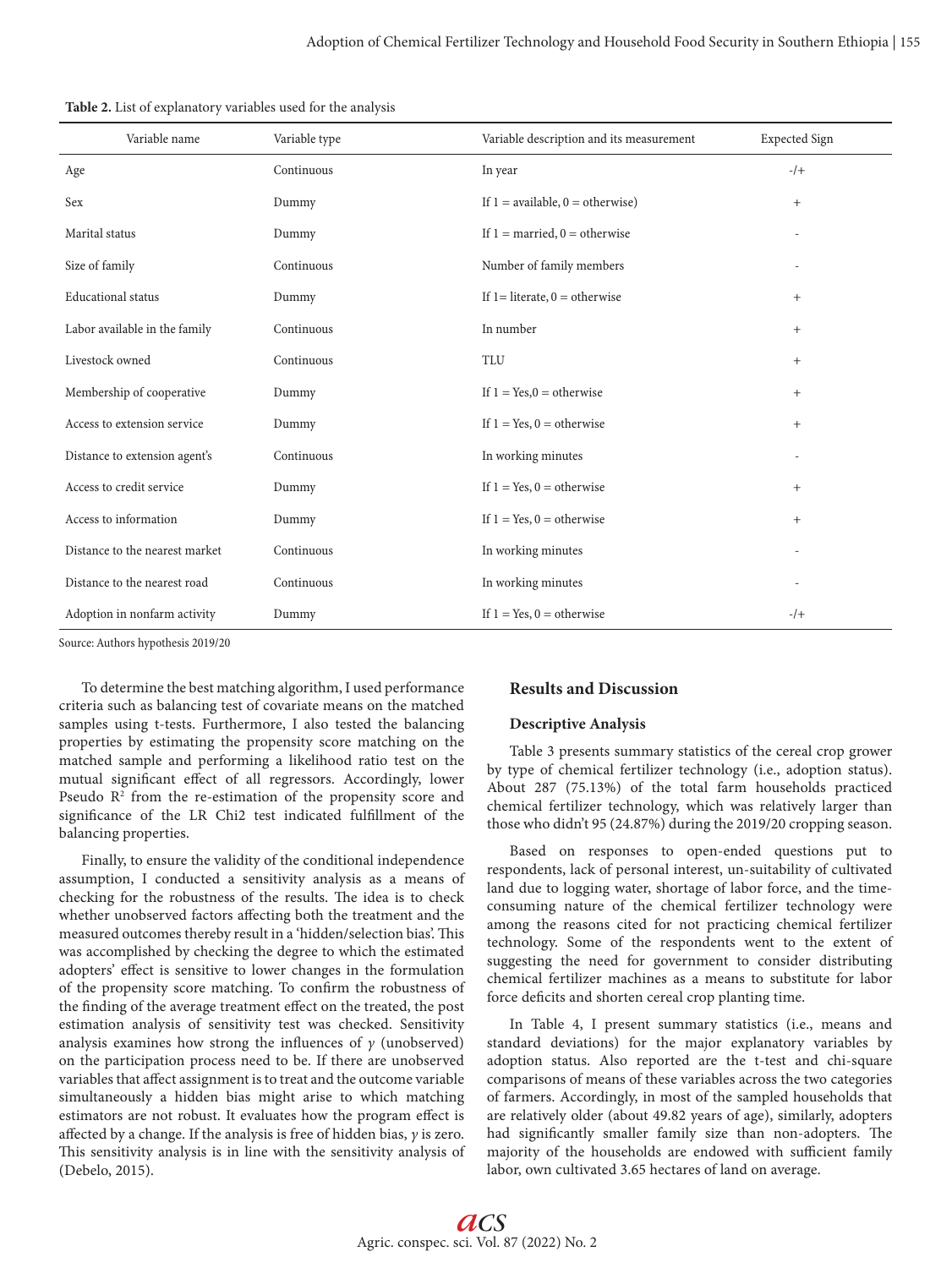Chemical fertilizer technology adoption Frequency Percent Cumm. percent Practiced chemical fertilizer technology 287 75.13 75.13 75.13 75.13 Didn't practiced chemical fertilizer technology 05 24.87 24.87 100 Total 100

**Table 3.** Sample farm households by adoption status

Source: Own survey 2019/20

**Table 4.** Household characteristics (continuous variables) by adoption status

| Variables |       | Adopter $(N = 287)$ |                |       | Non- adopter $(N = 95)$ |      |       | Total $(N = 382)$ |      |             |
|-----------|-------|---------------------|----------------|-------|-------------------------|------|-------|-------------------|------|-------------|
|           | Mean  | Min.                | Max.           | Mean  | Min.                    | Max. | Mean  | Min.              | Max. | t value     |
| Agehh     | 51.25 | 24                  | 86             | 49.45 | 27                      | 83   | 49.82 | 26                | 86   | 0.0825      |
| Fshh      | 6     | $\overline{2}$      | 10             | 7.86  | 3                       | 14   | 7.32  | $\overline{c}$    | 14   | 0.6320      |
| Alhh      | 4.33  | 1                   | 9              | 3.16  | 1                       | 8    | 4.01  | 1                 | 9    | $1.9815**$  |
| Lohh      | 3.65  | 1                   | 5.5            | 2.35  | 0.5                     | 5    | 2.75  | 0.5               | 5.5  | $3.4525***$ |
| Dea       | 2.25  | 0.5                 | $\overline{4}$ | 2.75  | 1                       | 4.5  | 2.54  | 0.5               | 4.5  | 0.1243      |
| Dmhh      | 9.12  | 5                   | 14             | 9.87  | 6                       | 14   | 9.42  | 5                 | 14   | 0.7822      |
| Drhh      | 3.52  | 1                   | 8              | 4.25  | 1.32                    | 10   | 3.82  |                   | 10   | $2.3472***$ |

Source: Computed from own survey data 2019/20; *t-values* for continuous explanatory variables; Figures in parentheses are standard errors. \*\*\* *P* < 0.01

Besides, adopters cultivate larger farmlands. Adopters are better in terms of distance to extension agents, markets, and road.

In Table 5, according to education, literate 64.65% farmers are literate, with attained primary level of education or above. Moreover, important differences were observed among adopters and non-adopters in terms of household characteristics. Accordingly, adopters had better-educated heads than those of nonadopters, suggesting that education might be positively correlated with adoption decisions. The two groups also significantly differed in terms of access to institutional services where adopters had better access to extension than their non-adopting counterparts but adopters were no better members of cooperatives and neither had better access to credit services. Lastly, there was no difference in terms of sex, marital status, utilization of information, and practice of non-farm activities. Any better change in the abovelisted variable brings better change to adopters in cereal crop yield and annual income than to non-adopters.

# **Econometric Results**

Model estimates for the determinants of household decisions to adopt the chemical fertilizer technology are presented in Table 6. The goodness fit concerning the predictive efficiency was high with 330 (86.34%) of the 382 cereal crop grower respondents included in the model perfectly predicted.

Accordingly, ten of the fifteen variables included (head's schooling, family size, family labor, livestock ownership, credit use, extension services, use of information, distance to the market, road distance, and nonfarm activities) were found to have a significant association with the level of practicing chemical fertilizer technology. Probit regression results of the current study are similar to the results of (Bayisa, 2014; Beshir, 2014; Beshir, Emana, Kassa and Haji, 2012; Debelo, 2015; Leake, and Adam, 2015; Leake, 2015; Nowak, 1987; Ogada, 2013; Susie, 2017), developed research on practicing chemical fertilizer technology. Specifically, the head's schooling was found to have a strong positive association with adopting decisions. Keeping other factors fixed, each extra year of the head's schooling is expected to result in a 4.8% enhance in the probability of adoption, a statistically significant association  $(P < 0.01)$ . Put differently, households whose head's schooling is higher are more likely to adopt chemical fertilizer technology than the illiterate heads, which is quite significant.

Head's schooling, family size, family labor, and distance to the road were found to have a 1% significant association with adoption decision. Livestock ownership, extension services, distance to the market, and nonfarm activities were found to have a 5% significant association with practicing decisions. Credit use and use of information correlated with adoption decision at 10% significance level. On the other hand, factors such as level of education of the household head, family labor, livestock ownership, credit use,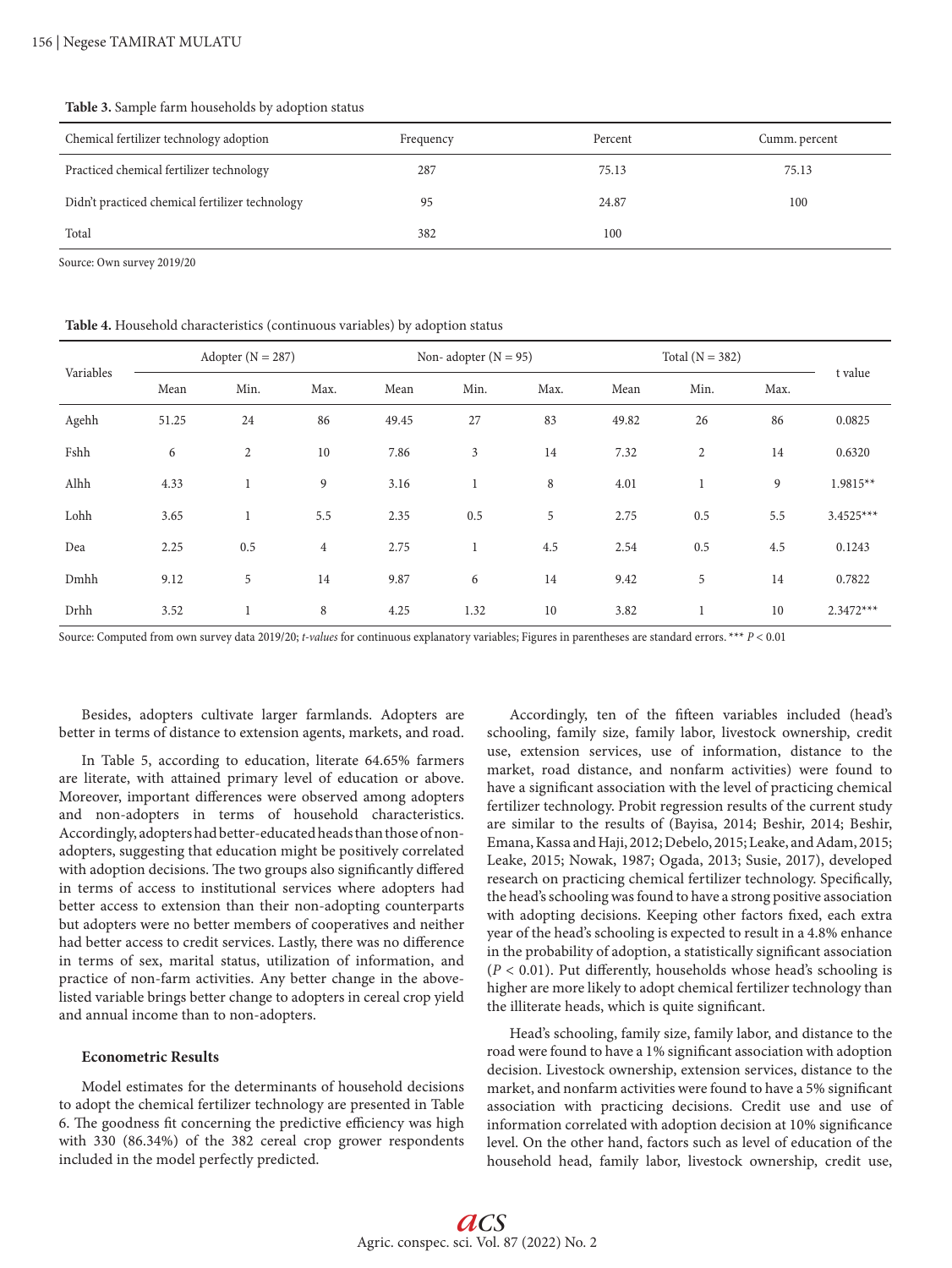| Variables   |                      | Adopter ( $N = 287$ ) |         |                | Non-adopter $(N = 95)$ |             |  |
|-------------|----------------------|-----------------------|---------|----------------|------------------------|-------------|--|
|             |                      | Frequency             | Percent | Frequency      | Percent                | $t - value$ |  |
| Sexhh       | Yes                  | 225                   | 73.39   | 72             | 75.79                  |             |  |
|             | $\rm No$             | 62                    | 26.61   | 23             | 24.21                  | 0.3247      |  |
| Mshh        | Yes                  | 234                   | 81.53   | $47\,$         | 49.47                  |             |  |
|             | $\rm No$             | $54\,$                | 18.47   | $48\,$         | 50.53                  | 0.7982      |  |
| Eduhh       | Yes                  | 191                   | 66.55   | 56             | 58.95                  |             |  |
|             | $\rm No$             | 96                    | 33.45   | 39             | 41.05                  | $4.8746***$ |  |
| Mchh        | Yes                  | 98                    | 34.15   | 14             | 14.74                  |             |  |
|             | $\rm No$             | 189                   | 65.85   | $81\,$         | 85.26                  | $3.2783***$ |  |
| Aehh        | $\operatorname{Yes}$ | 262                   | 91.23   | $81\,$         | 85.26                  |             |  |
|             | $\rm No$             | $25\,$                | 8.77    | $14\,$         | 14.74                  | 4.9986***   |  |
| Achh        | $\operatorname{Yes}$ | 103                   | 35.88   | $12\,$         | 12.63                  |             |  |
|             | $\rm No$             | 184                   | 64.12   | 83             | 87.37                  | 5.9784***   |  |
| $\rm{Aihh}$ | Yes                  | 96                    | 33.45   | $\overline{4}$ | 4.21                   |             |  |
|             | $\rm No$             | 191                   | 66.55   | 91             | 95.79                  | 3.2256      |  |
| Pnfhh       | Yes                  | 187                   | 65.16   | 17             | 17.89                  |             |  |
|             | $\rm No$             | 100                   | 34.84   | $78\,$         | 82.11                  | 0.4725      |  |

Source: Computed from own survey data 2019/20; Pearson's χ2 values for categorical/dummy explanatory variables. Figures in parentheses are standard errors. \*\*\* *P* < 0.01

extension service, use of information, and nonfarm activities had all significant positive associations with households' adoption decisions. Family size, distance to the market, and distance to the road had a significant negative correlation with households' adoption decisions Table 6.

Accordingly, eleven of the sixteen variables included (sex, head's schooling, family size, family labor, marital status, participation of cooperative, livestock ownership, credit use, extension services, nonfarm activities, and lambda) were found to have a significant association with the level of intensity of technology adoption decision. Sex, head's schooling, family labor, credit use, extension service, marital status, nonfarm activities, and lambda were found to have a 1% significant correlation with the intensity of adoption decision. Livestock ownership was found to have a 5% significant association with the intensity of technology adoption decisions. Participation of cooperative and family size correlated with the intensity of adoption decision at 10% significance level. On the other hand, factors such as level of education of the household head, family labor, livestock ownership, credit use, extension service, participation of cooperative, and lambda had all significant positive associations with the intensity of households' adoption decisions. Sex, marital status, family size, and nonfarm

activities had a significant negative correlation with the intensity of households' adoption decisions Table 7.

Accordingly, the common support region is estimated in Table 8, below the estimated propensity scores matching varies between 0.0456776 and 0.9601382 for participants and 0.03827 and 0.968723 for non-participants. Accordingly, the common support of propensity score matching region was found in the range of 0.0456776 to 0.968723 by discarding 2 cereal crop growers from those participants.

Propensity score matching algorithm can be selected based on balancing test, low Pseudo R-square, large matched sample size, and insignificant LR chi-square. From four used matching algorithms: nearest-neighbor matching (NNM), radius matching (RM), caliper matching CM, and kernel matching (KM), the nearest neighbor matching 4 was the best estimator of the outcomes of the study since it resulted in the least Pseudo R- square 0.027, a large number of matched sample size 380, LR Chi2 = 4.59 and P = 0.884 by deleting 2 adopters from 382of households in Table 9.

Table 10 reports the estimated treatment effects from the propensity score matching. I found that cereal crop chemical fertilizer technology had a significant effect on cereal crop growing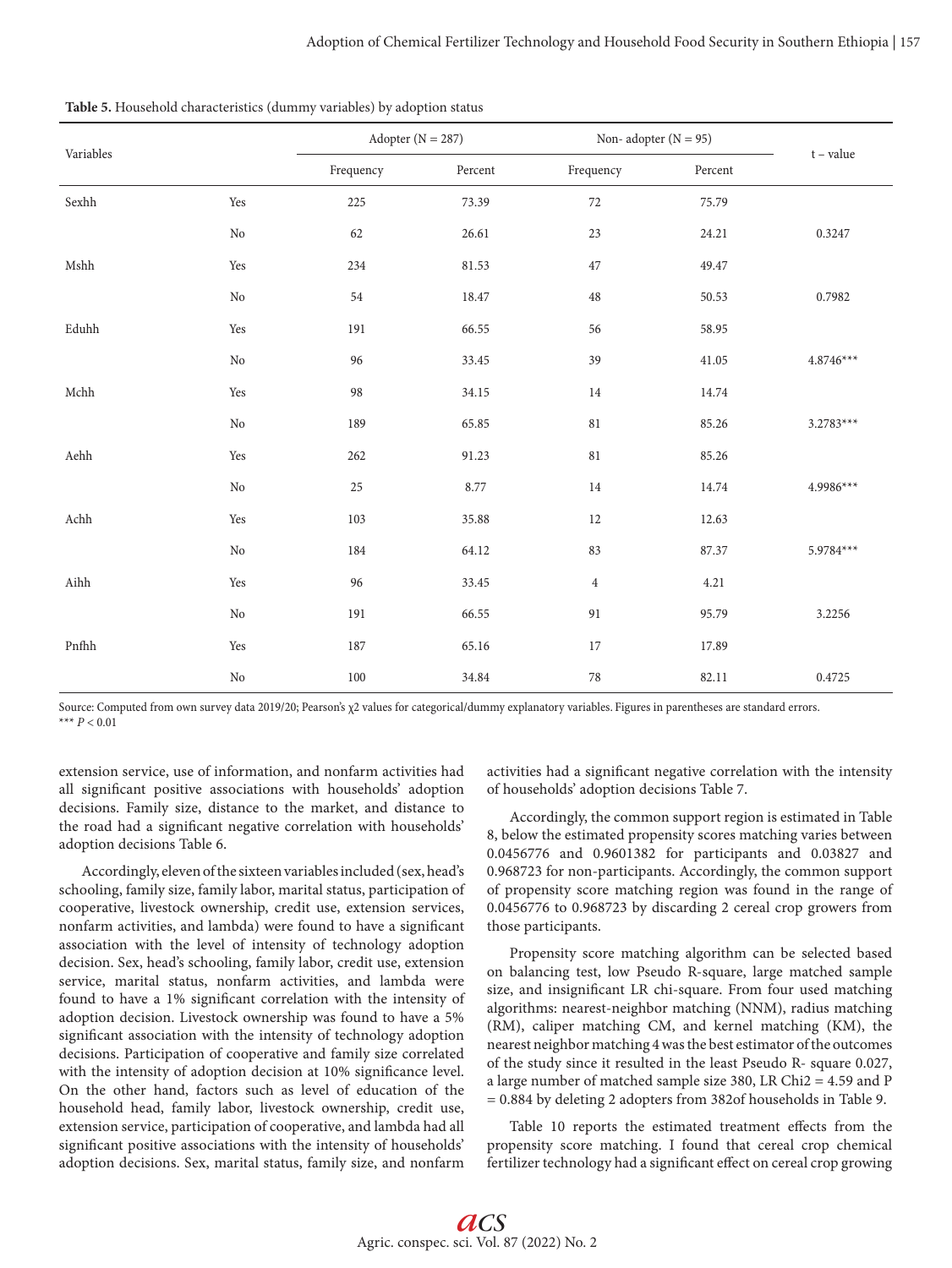**Table 6.** Estimates of the determinants of households' decisions adoption (n = 382)

| Variables | Robust Coef. | Std. Err. | Odds Ratio | Z-value | P >  z | dF/dx          |
|-----------|--------------|-----------|------------|---------|--------|----------------|
| Agehh     | $-1.0037509$ | 0.03853   | 0.9985046  | $-0.40$ | 0.709  | $-0.0037509$   |
| Sexhh     | 0.645543     | 0.4672163 | 1.807583   | 1.57    | 0.254  | 0.2430854      |
| Mshh      | $-1.2754043$ | 0.6403102 | 0.5683160  | $-0.41$ | 0.506  | $-0.0838025$   |
| Fshh      | $-1.2384221$ | 0.1402197 | 1.9838723  | $-2.32$ | 0.002  | $-0.082799***$ |
| Eduhh     | 0.3353197    | 0.9281746 | 1.4263137  | 2.87    | 0.007  | $0.048105***$  |
| Alhh      | 0.2037180    | 0.1085512 | 2.7586023  | 1.98    | 0.001  | $0.065703***$  |
| Lohh      | 0.3711719    | 0.2250681 | 1.8482102  | 2.05    | 0.026  | $0.094183**$   |
| Mchh      | 0.8781871    | 0.2700621 | 2.3721284  | 2.24    | 0.530  | 0.1310015      |
| Aehh      | 1.0049263    | 0.9894562 | 1.9478530  | 2.03    | 0.045  | $0.030763**$   |
| Dea       | $-1.8133917$ | 0.0343842 | 1.8452794  | $-1.75$ | 0.482  | $-0.985672$    |
| Achh      | 0.5803870    | 0.3073143 | 1.8836082  | 1.62    | 0.076  | $0.0708203*$   |
| Aihh      | 0.8268131    | 0.4652873 | 2.4435621  | 2.30    | 0.052  | $0.020101*$    |
| Dmhh      | $-0.0902171$ | 0.2365746 | 0.8886070  | $-1.87$ | 0.037  | $-0.140070**$  |
| Drhh      | $-2.642065$  | 0.5506206 | 1.8953821  | $-2.54$ | 0.003  | $-0.258044***$ |
| Pnfhh     | 1.7002560    | 0.5324879 | 2.1152483  | 1.71    | 0.058  | $0.286279**$   |
| Cons.     | 1.7785235    | 1.0988421 | 0.1411181  | 1.05    |        |                |

Source: Computed from own survey data 2019/20; Number of observations = 382; LR chi2 (15) = 84.45; Probability > chi2 = 0.0000; Log likelihood = -97.47; Pseudo R² = 0.5028 \*\*\*, \*\*and \* are 1%, 5% and 10% statistically significant levels respectively

farmer food security as evidenced by the significantly larger per capita consumption expenditure and annual income resulting from adoption ( $p < 0.01$ ).

Food consumption expenditure of adopting chemical fertilizer technology of smallholder farmers was much higher than of those who did not adopt chemical fertilizer technology, on average by 14,199.99 Birr. Given the mean level of consumption per capita in the study area, which is hardly more than half the average treatment effect reported implying that the estimated effect associated with the adoption of chemical fertilizer technology is quite large. Similarly, the income of participants of chemical fertilizer technology was also of significantly higher correlation than of those of their non- participant counterparts by 16,573.40 Birr on average in given product year. The average treatment effect also showed that chemical fertilizer technology had a significant impact on Cereal crop production at a 1% significance level (p < 0.01) during the 2019/20 cropping season.

The average yields of cereal crops of participant smallholder farmers were higher by 18.50 quintals/ha than non-participant smallholder farmers. This is quite a substantial cereal crop yield enhancement considering the mean cereal crop yield in the Soro District. These outcomes indicate that the adoption of modern chemical fertilizer technology had indeed a significant positive

effect on households' food security. In particular, the adoption was associated with significantly higher consumption expenditure, increased annual income, and higher crop yield. Hence, participation of chemical fertilizer technology had a positive effect on the life of the treated showing positive food security impact or alleviation of poverty level on the side of the treated. From consumption expenditure, food consumption expenditure is a better indicator of cereal crop grower wellbeing than crop yield and annual income.

#### **Sensitivity Analysis**

Sensitivity analysis is the final diagnostic that must be done to analyze the sensitivity of the estimated treated group effect to small variations in the specification of the model (Grilli and Rampichini, 2011). Sensitivity check is a highly strong evaluating assumption and must be justified. The Q\_mh+ and Q\_mh- are statistical balance for positive and negative unobserved selection on the impact of chemical fertilizer technology. Both Q\_mh+ and Q\_mh- give similar findings of the impact of chemical fertilizer technology on cereal crop grower income, consumption expenditure and crop yield. I concluded, based on this concept of sensitivity analysis that the findings were not affected by external effects.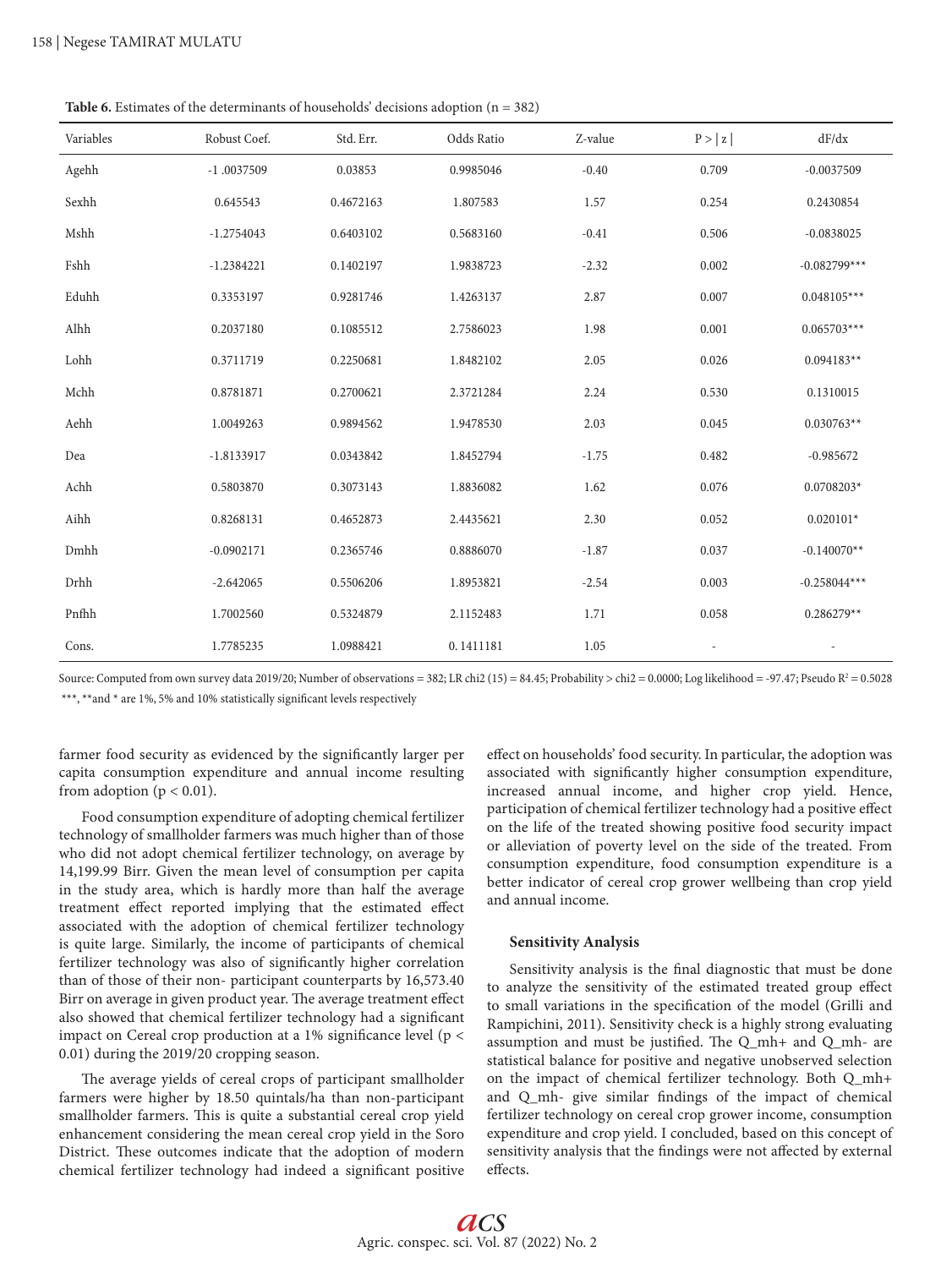| Variables                         | Robust Coef.    | Std. Err. | t       | P >  z |
|-----------------------------------|-----------------|-----------|---------|--------|
| Age                               | 0.0654688       | 0.0758335 | 1.78    | 0.709  |
| Sex                               | $-0.8324279***$ | 2.9637705 | $-3.74$ | 0.003  |
| Marital status                    | $-0.0382338$    | 0.1427354 | 1.52    | 0.004  |
| Family size of household head     | $-4.2619283*$   | 3.8994324 | $-2.62$ | 0.062  |
| <b>Educational</b> status         | 3.1834261***    | 3.5107432 | 2.45    | 0.001  |
| Labor available in the family     | $0.5464822***$  | 0.925544  | 2.38    | 0.004  |
| Livestock owned                   | 2.2984632**     | 2.4532576 | 2.93    | 0.012  |
| Membership of cooperative         | 1.5379031*      | 1.0542517 | 2.13    | 0.054  |
| Access to extension               | 3.8233479***    | 2.1482472 | 1.96    | 0.002  |
| Distance to extension agents      | $-2.4328608$    | 1.9728137 | $-1.89$ | 0.674  |
| Access to credit                  | 2.1972986***    | 1.2462314 | 1.97    | 0.007  |
| Access to information             | 0.1824545       | 1.2399784 | 1.30    | 0.475  |
| Distance to nearest market        | $-1.2378152$    | 1.2482665 | $-1.53$ | 0.540  |
| Distance to nearest road          | $-2.8352761$    | 1.8734528 | $-1.54$ | 0.783  |
| Participation in nonfarm activity | $-2.4237928$    | 2.3423974 | $-1.87$ | 0.005  |
| Mills lambda $(\lambda)$          | $1.6430581***$  | 1.2582746 | 1.92    | 0.005  |
| Constant                          | 1.2475336***    | 0.1897312 | 1.25    | 0.002  |

Source: Computed from own survey data 2019/20; Number of observations = 382; Adopter = 287; Non adopter= 95; R $^2$  = 0.5435; Adj. R $^2$  = 0.7672;

\*\*\*, \*\*and \* are  $P < 0.01$ ,  $P < 0.05$  and  $P < 0.10$  statistically significant levels, respectively

# **Table 8.** Predict propensity score common support region

| <b>Observations</b> | Mean      | Std. Dev.              | Min.    | Max.      |
|---------------------|-----------|------------------------|---------|-----------|
| Non adopter         | 0.3609523 | 0.3309726              | 0.03827 | 0.968723  |
| Adopter             | 0.750686  | 0.3602367<br>0.0456776 |         | 0.9601382 |
| Total               | 0.5376834 | 0.4078088              | 0.38272 | 0.9601382 |

Source: Own survey 2019/20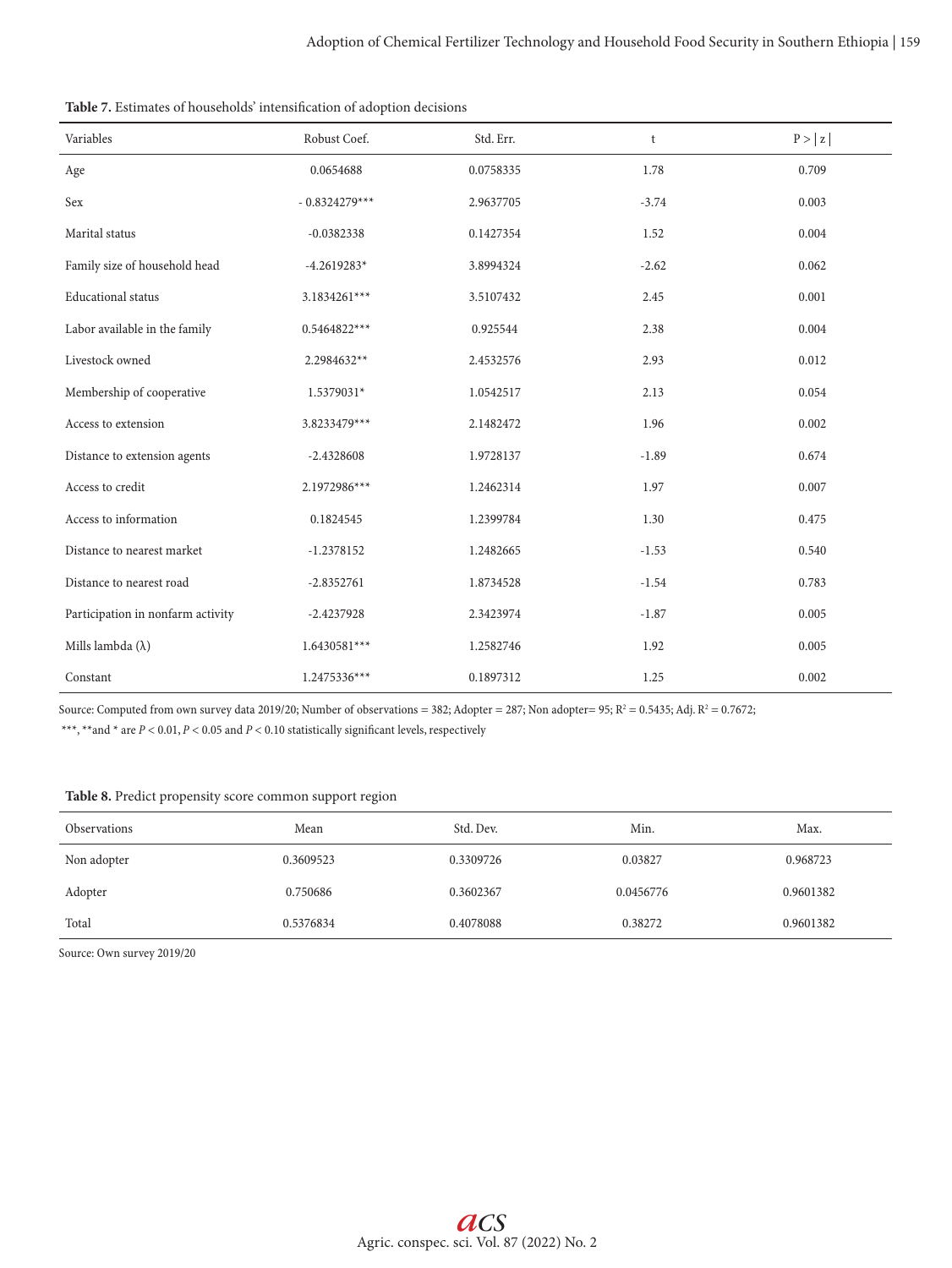# **Table 9.** Selection of matching algorithm

| Matching      |                |                       | Before matching |             |                       | After matching  |             |
|---------------|----------------|-----------------------|-----------------|-------------|-----------------------|-----------------|-------------|
| Algorithm     |                | Pseudo $\mathbb{R}^2$ | ${\rm LR}$ Chi2 | $P$ – value | Pseudo $\mathbb{R}^2$ | ${\rm LR}$ Chi2 | $P - value$ |
| $\mathrm{NN}$ | $\mathbf{1}$   | 0.255                 | 87.37           | 0.000       | 0.047                 | 8.84            | 0.846       |
|               | $\mathbf{2}$   | 0.255                 | 87.37           | 0.000       | 0.036                 | 6.65            | 0.776       |
|               | $\mathfrak{Z}$ | 0.255                 | 87.37           | 0.000       | 0.039                 | 7.23            | 0.812       |
|               | $\overline{4}$ | 0.255                 | 87.37           | 0.000       | 0.027                 | 4.59            | 0.884       |
|               | 5              | 0.255                 | 87.37           | 0.000       | 0.039                 | 7.07            | 0.710       |
| KM            | $0.1\,$        | 0.255                 | 87.37           | 0.000       | 0.038                 | 6.95            | 0.727       |
|               | 0.25           | 0.255                 | 87.37           | 0.000       | 0.039                 | 7.30            | 0.262       |
|               | 0.5            | 0.255                 | 87.37           | 0.000       | 0.073                 | 24.63           | 0.024       |
| RM            | $0.01\,$       | 0.255                 | 87.37           | 0.000       | 0.448                 | 61.77           | 0.000       |
|               | 0.1            | 0.255                 | 87.37           | 0.000       | 0.448                 | 61.77           | 0.000       |
|               | 0.25           | 0.255                 | 87.37           | 0.000       | 0.448                 | 61.77           | 0.000       |
| Caliper       | $0.1\,$        | 0.255                 | 87.37           | 0.000       | 0.047                 | 8.83            | 0.846       |
|               | 0.25           | 0.255                 | 87.37           | 0.000       | 0.047                 | 8.83            | 0.846       |
|               | $0.5\,$        | 0.255                 | 87.37           | 0.000       | 0.047                 | 8.83            | 0.846       |

Source: Computed from own survey data 2019/20

# **Table 10.** The average treatment effect

| Findings                    | Adopters  | Non - adopters | Difference | <b>BSE</b> | T-stat    |
|-----------------------------|-----------|----------------|------------|------------|-----------|
| Cereal crop yield (Qt/ha)   | 24.75     | 6.25           | 18.50      | 0.89       | $3.52***$ |
| Annual cereal crop income   | 25,927.92 | 9,354.52       | 16,573.40  | 12,324.54  | $3.50***$ |
| Food Consumption per capita | 24,325.74 | 10,125.75      | 14,199.99  | 12,745.78  | $5.50***$ |

Source: Computed from own survey data 2019/20, \*\*\* P < 0.01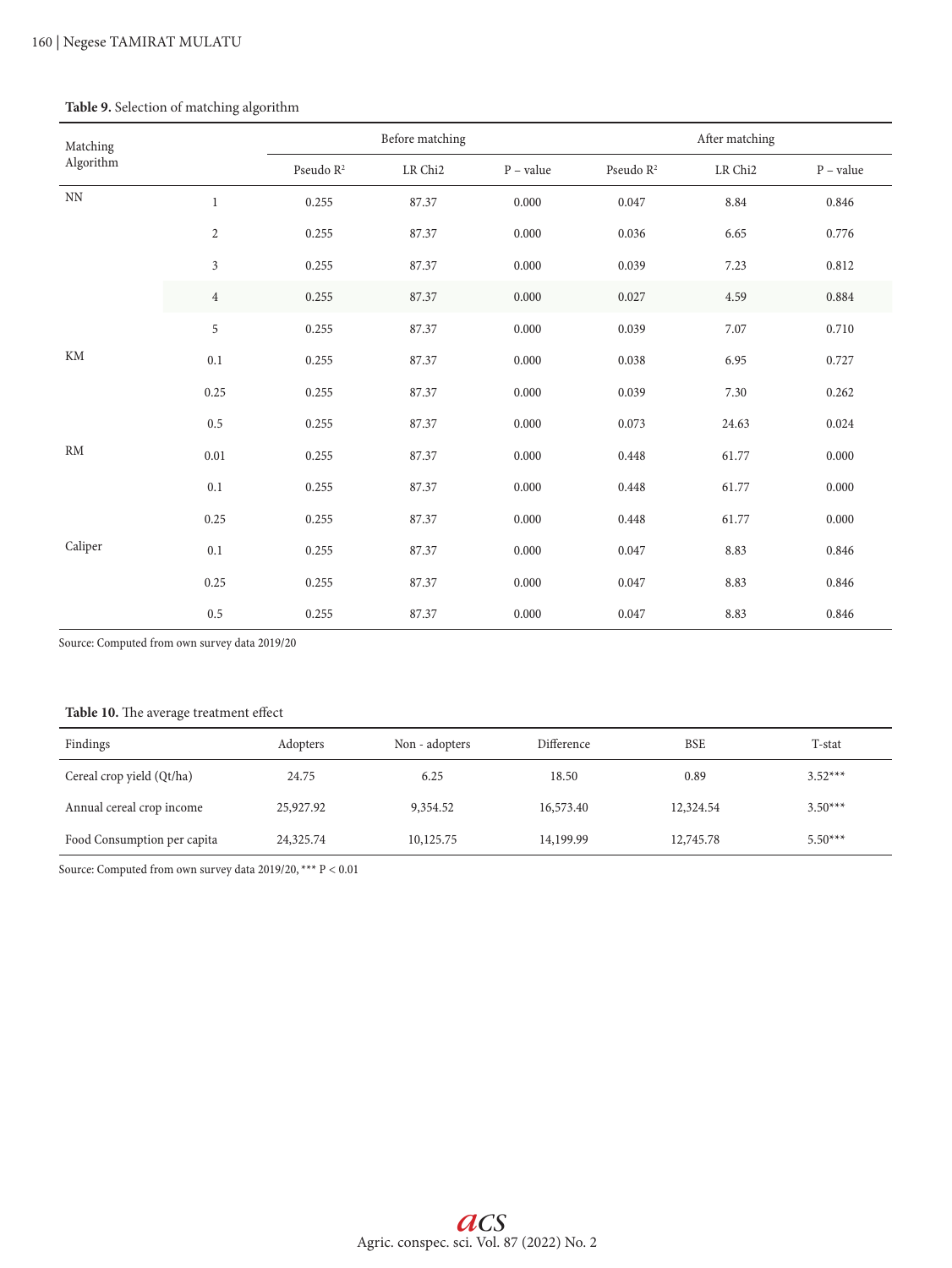This shows that the treatment effect on the treatment is not sensitive to any external variation. In general, the results revealed that there was no hidden bias. Hence, there are no external variables that affect the result determined for average treatment effect on the treated Table 11.

**Table 11.** Sensitivity check

| Gamma          | $Q-mh+$ | $Q$ -mh- | $P-mh+$      | $P-mh-$      |
|----------------|---------|----------|--------------|--------------|
| $\mathbf{1}$   | 11.7071 | 11.7071  | $\theta$     | $\mathbf{0}$ |
| 1.05           | 11.604  | 11.8948  | $\theta$     | $\mathbf{0}$ |
| 1.5            | 10.5988 | 13.0192  | $\theta$     | $\theta$     |
| $\overline{2}$ | 9.8498  | 14.8128  | $\theta$     | $\mathbf{0}$ |
| 2.5            | 9.30418 | 15.5101  | $\theta$     | $\mathbf{0}$ |
| 3              | 8.87996 | 16.1248  | $\theta$     | $\mathbf{0}$ |
| 3.5            | 8.53572 | 16.6767  | $1.1e^{-16}$ | $\mathbf{0}$ |
| $\overline{4}$ | 8.2478  | 17.1790  | $6.7e^{-16}$ | $\mathbf{0}$ |
| 4.5            | 8.00148 | 17.6410  | $3.4e^{-15}$ | $\mathbf{0}$ |

Source: Computed from own survey data 2019/20

# **Conclusion**

This study was focused on investigating the determinants of chemical fertilizer technology adoption, intensity, and impact of technology adoption decisions on household food security among cereal crop growers in Soro district, Ethiopia. The study used primary and secondary data sources. Primary data were collected from interview questionnaires, key informant interviews and focused group discussions. Descriptive and econometric techniques were applied as the methods of data analysis. Particularly, a propensity score matching model was applied to evaluate treated groups with control groups in terms of income, consumption expenditure, and cereal crop yield. Among four matching algorithms the nearest neighborhood matching method 4 was the best estimator of the outcome variables. The findings revealed that the adoption decision of chemical fertilizer technology was associated with significant improvements in household food security as reflected in significantly increased household consumption per capita expenditure and net annual incomes. I also found that adoption was associated with higher yields per hectare among cereal crop-producing farm households. The sensitivity check also revealed that predictions were almost free from unobserved covariates or bias. Consequently, it can be determined that the overall findings are remarkably robust supporting the robustness of the matching techniques.

Moreover, key determinant factors such as the head's schooling, family size, family labor, livestock ownership, credit use, extension services, use of information, distance to the market, road distance, and nonfarm activities were found to be important factors underlying households' adoption decisions. However, there was an insignificant effect of age, sex, marital status, participation of cooperative, and distance to extension agent adoption decisions.

The propensity score matching techniques of treated groups were higher by 13.50 quintals of yield per hectare, 16,573.40 ETB annual income, and 14,199.99 ETB food consumption expenditure than those of control groups in the planting season. Therefore, the agriculture and rural development office, extension service office, microfinance office, and other concerned bodies should give important attention to adoption decision, which is a key indicator to alleviate poverty.

# **Policy Implications**

Given these findings, several implications could emerge from my analysis upon which important suggestions could be made as key recommendations. First, even though the adoption of chemical fertilizer technology is relatively low in the Soro District, cereal crop growers who adopted the technology should generally improve their food security and farm productivity. Consequently, the technology could be considered among the components of the agricultural improvement package implemented by local policymakers and actors as part of improving farmers' livelihood in the area. In particular, promoting chemical fertilizer practices in the area could help achieve significant food security and productivity gains thereby leading to better living standards among cereal crop-producing farm households in the area. Secondly, the positive impact associated with adoption necessitates the need for strategies of expanding adoption of the technology among cereal crop producers in the area. In this regard, a better understanding of the factors influencing farmers' choice of planning technique is quite imperative.

More importantly, my findings of the key factors underlying farmers' decisions of adopting chemical fertilizer technology for cereal crop production could serve as an important input for designing policies and strategies aimed at enhancing adoption in the area. For instance, education has a strong association with the adoption of chemical fertilizer technology in cereal crop yields. To this end, strengthening rural farmers' awareness/knowledge among farm households deserves attention for promoting adoption. This is, besides the additional positive adoption-enhancing influence arising from access to extension services – a separate effect from that attributable to better education. Improved provision and access to credits and extension services could also help achieve similar goals. To this end, the use of agricultural extension needs to consider recommended and improved agronomic practices. Extension use is particularly crucial in terms of improving the adoption of chemical fertilizer practices, which can, in turn, enhance cereal crop yields, and subsequent improvements in household food security (food consumption expenditure and household income). Therefore, improving chemical fertilizer technology adoption decision should consequently create income, consumption expenditure and crop yield in a sustainable way.

The research investigated the major differences between the treated and controlled group of cereal crop cultivators through the utilization of chemical fertilizer technology. This research summarized the use of chemical fertilizer technology by policymakers and plan designers and could bring better enhancement to cereal crop cultivators. Improving the application, recommendation, implementation, and practices of such a technology of treated group is a crucial option to enhance cereal crop growers' income, consumption expenditure and crop yield.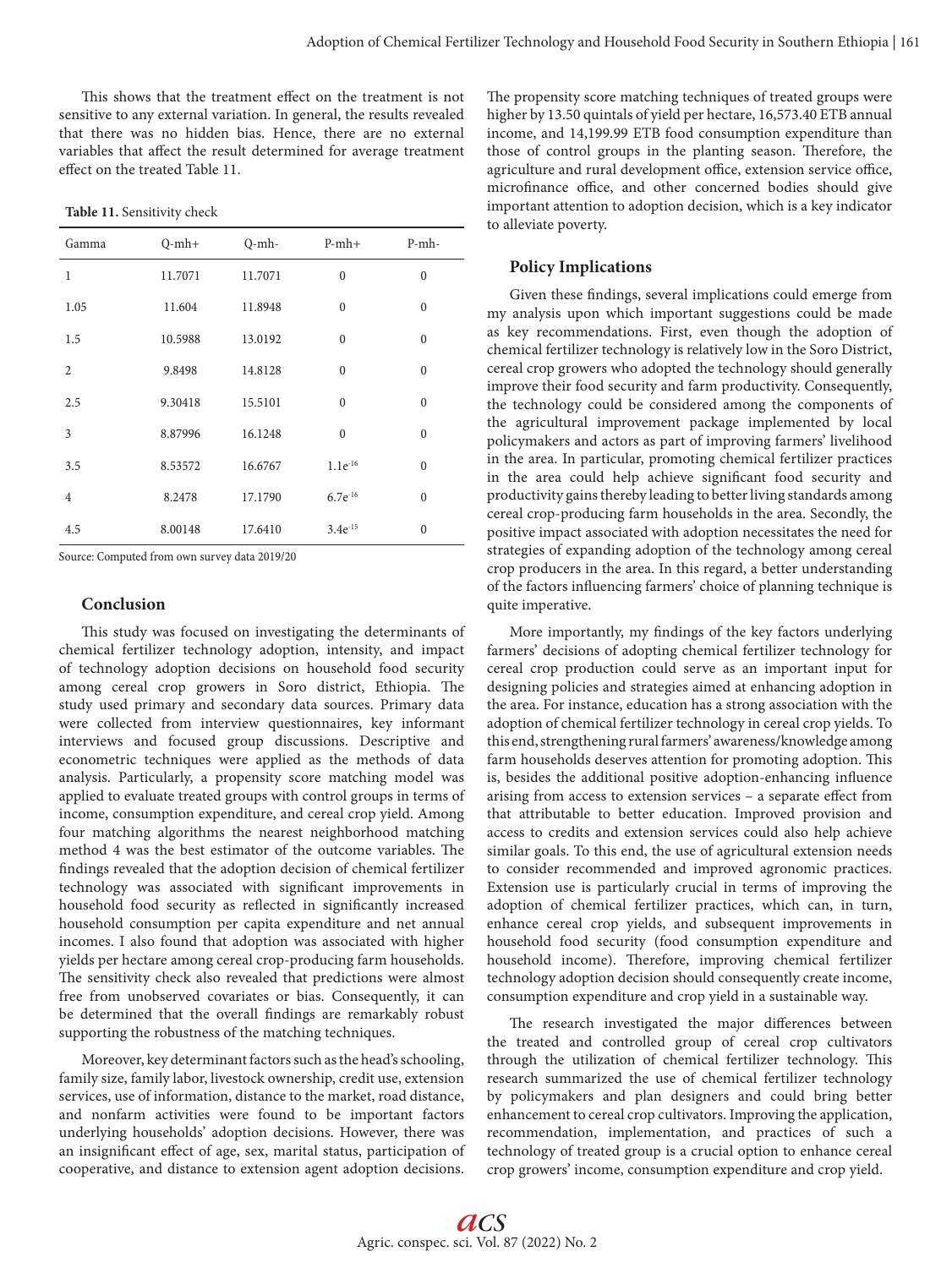# **References**

- Admassie A., Ayele G. (2010). Adoption of Improved Technology in Ethiopia. Ethiop J. Econ 19 (1): 155-180. doi: 10.4314/eje.v19i1.71416
- Ajayi O. C., Franzel S., Kuntashula E., Kwesiga F. (2003). Adoption of Improved Fallow Technology for Soil Fertility Management in Zambia: Empirical Studies and Emerging Issues. Agrofor Syst. 59 (3): 317-326. doi: 10.1023/B:AGFO.0000005232.87048.03
- Akpan S., Nkanta V. S., Essien U. A. (2012). A Double Hurdle Model of Fertilizer Adoption and Optimum Use among Farmers in Southern Nigeria. Tropicultura 30 (4): 249-253
- Bayisa G. (2014). A Double-Hurdle Approach to Modeling of Improved Teff Technologies Adoption and Intensity Use: The Case of Diga District of East Wollega Zone, Ethiopia. Global Journal of Environmental Research 8 (3): 41-49. doi: 10.5829/idosi.gjer.2014.8.3.1106
- Becerril J., Abdulai A. (2009). The Impact of Improved Maize Varieties on Poverty in Mexico: A Propensity Score-Approach. World Development 38: 1024-1035. doi: 10.1016/j.worlddev.2009.11.017
- Beshir H. (2014). Factors Affecting Adoption and Intensity of Use of Improved Forages in North East Highlands of Ethiopia. American Journal of Experimental Agriculture 4 (1): 12-27. doi: 10.9734/ AJEA/2014/5481
- Beshir H., Emana B., Kassa B., Haji J. (2012). Determinants of Chemical Fertilizer Technology Adoption in Northeastern Highlands of Ethiopia. Journal of Research in Economics and International Finance (JREIF) 1(2): 39-49
- Beyene A. (2011). Land Use and Property Right in Northern Ethiopia Smallholder: Farming System. Response to Environmental and Social Change. Lap Lambert Academic Publishing, Germany, pp 224-243
- Bezabih E. (2007). Constraints and Opportunities of Horticulture Production and Marketing in Eastern Ethiopia. DCG Report No. 46, 90 pp.
- Caliendo M., Kopeinig S. (2008). Some Practical Guidance for the Implementation of Propensity Score Matching. J Econ Surv. 22 (1): 31-72. doi: 10.1111/j.1467-6419.2007.00527.x
- Challa M. (2013). Determining Factors and Impacts of Modern Agricultural Technology Adoption in West Wollega, Munich, GRIN Publishing GmbH, Available at: http://www.grin.com/ en/e-book/280336/determiningfactors-and-impacts-ofmodernagricultural-technology-adoption [Accessed 15 12. 2020]
- Cochran W. (1977). Sampling Techniques. 3rd ed. New York: John Wiley and Sons, pp 448 - 458
- CSA. (2017). Agricultural Sample Survey. Volume I, Report on Area and Production of Major Crops (Private Peasant Holdings, Meher Season), Addis Ababa.
- Debelo D. (2015). Analysis of Factors Influencing Adoption of Quncho Teff: The Case of Wayu Tuqa District. J Asian Afr Stud. 12: 20-28
- Gebrerufael G., Mahendra P., Tadelle D., Tesfaye S., Alehegn W. (2015). Evaluating the Relative Resistance of Different Poultry Breeds to *Salmonella typhimurium*. Afr J Agric Res. 10 (30): 2928 - 2939. doi: 10.5897/AJAR2014.9425
- Greene W. (2007). Econometric Analysis, Sixth Edition. New York, 07458. USA: Pearson Education, Inc., Upper Saddle River.
- Grilli., L., Rampichini C. (2011). Propensity Scores for the Estimation of Average Treatment Effects in Observational Studies. Available at: https://www.bristol.ac.uk/media-library/sites/cmm/migrated/ documents/prop-scores.pdf [Accessed 10 5. 2020]
- Gujarati D. (2003). Basic Econometrics. 4<sup>th</sup> ed. McGraw-Hill, New York. pp 563-636
- Hassen B., Bezabih E., Belay K., Jema J. (2012). Determinant of Chemical Fertilizer Technology Adoption in North-Eastern Highlands of Ethiopia: the Double Hurdle Approach. Journal of Research in Economics and International Finance 1 (2): 39-49
- Heckman J. (1979). Sample Selection Bias as a Specification Error. Econometrica 47:153-161. doi: 10.2307/1912352
- Heckman J., Ichimura H., Todd P. (1999). Matching as an Econometric Evaluation Estimator. Rev Econ Stud. 65: 261-294
- Holden S., Lunduka R. (2012). Do Fertilizer Subsidies Crowd out Organic Manures? The Case of Malawi. Agric Econ. 43 (3): 303-314. doi: 10.1111/j.1574-0862.2012.00584.x
- Ibrahim A. A., Mustapha S.B., Nuhu S. H. (2012). Effects of Adoption of Rice Production Technologies on Farmers' Income in Borno State, Nigeria; Department of Agricultural Extension Services, University of, Maiduguri, Nigeria. IOSR J Agric Vet Sci. (IOSR-JAVS) 1 (4): 19-22
- IFC. (2013). Working with Smallholders A Handbook for Firms Building Sustainable Supply Chains; World Bank Group. World Bank.
- Kapalasa G. (2014). Assessing Factors Influencing Farmers' Adoption of Improved Soybean Varieties in Malawi. Scholarly Journal of Agricultural Science 4 (6): 339-349.
- Lavison R. (2013). Factors Influencing the Adoption of Organic Fertilizers in Vegetable Production in Accra, MSc Thesis, Accra Ghana. Available at: http://hdl.handle.net/123456789/5410 [Accessed 05 10. 2020]
- Leake G., Adam B. (2015). Factors Determining the Allocation of Land for Improved Wheat Variety by Smallholder Farmers of Northern Ethiopia. J Dev Agric Econ. 7 (3): 105-112. doi: 10.5897/ JDAE2014.0621
- Leake G. (2015). Factors Influencing Application of Fertilizer by Smallholder Farmers of Northern Ethiopia. J Econ Sustain Dev. 6 (3): 202-207
- Lelissa C. (1998). The Determinants of Adoption, Intensity, and Profitability of Fertilizer Use: the case of Ejere District, West Shoa Zone. M.Sc. Thesis. Addis Ababa University, Ethiopia.
- Martey E., Wiredu A. N., Etwire P. M., Fosu M., Buah S. S., Bidzakin J., Kusi F. (2014). Fertilizer Adoption and Use Intensity among Smallholder Farmers in Northern Ghana: A Case Study of AGRA Soil Health Project. Sustain Agric Res. 3 (1): 24-36. doi: 10.5539/sar. v3n1p24
- Mendola M. (2007). Agricultural Technology Adoption and Poverty Reduction: A Propensity-Score Matching Analysis for Rural Bangladesh. Food Policy 32: 372–393. doi: 10.1016/j. foodpol.2006.07.003
- Merge C., Urgessa T. (2014). Determinants and Impact of Modern Agricultural Technology. Adoption in West Wollega: the Case of Gulliso District. Journal of Biology, Agriculture and Health 4 (20): 63-77
- Michael M. W., Philip K. T., Keith D. S., Nicholas N. (2007). Factors Affecting the Use of Fertilizers and Manure by Smallholders: A Case of Vihiga, Western Kenya. Nutr Cycling Agroecosyst 78 (3): 211-224. doi: 10.1007/s10705-006-9087-x
- MoA. (2012). Ministry of Agriculture. Animal and Plant Health Regulatory Directorate. Crop Variety Register, Issue No.15. Addis Ababa, Ethiopia.
- MoFED. (2010). Growth and Transformation Plan (GTP) 2010/11- 2014/15 Draft. Addis Ababa.
- NBE. (2016). Annual Report of National Bank of Ethiopia. Addis Ababa, Ethiopia. Available at: http://www.nbe.gov.et. [Accessed 10 5. 2020]
- Nigussie M., Radicella S., Damtie B., Nava B., Yizengaw E., Ciraolo L. (2012). TEC Ingestion into NeQuick 2 to Model the East African Equatorial Ionosphere, Radio Sci. 47 (RS5002): 1-11. doi:10.1029/2012RS004981
- Nowak P. (1987). The Adoption of Conservation Technologies: Economic and Diffusion Explanations. Rural Sociology (USA) 52 (2): 208-220
- Ogada M. (2013). Essays on Farm Technology Adoption, Technical Efficiency, and Productivity In Smallholder Food Crop Agriculture In Kenya: Kenyatta University.
- Rogers E. (2003). Diffusion of Innovation, 5<sup>th</sup> ed. New York: The Free Press. J Minim Invasive Gynecol. 14 (6):776. doi: 10.1016/j.jmig.2007.07.001
- Rosembaum P., Rubin D. (1983). The Central Role of the Propensity Score in Observational Studies for Causal Effects. Biometrika 70 (1): 41–55. doi: 10.1093/biomet/70.1.41
- Samuel G. (2006). Intensification of Smallholder Agriculture in Ethiopia: Option and Scenarios. Future Agriculture. Discussion Paper 007: Available at: http://www.future-agricultures.org [Accessed 12 6. 2020]
- Susie T. (2017). Determinants of Adoption of Improved Teff Varieties by Smallholder Farmers: The Case of Kobo District, North Wollo